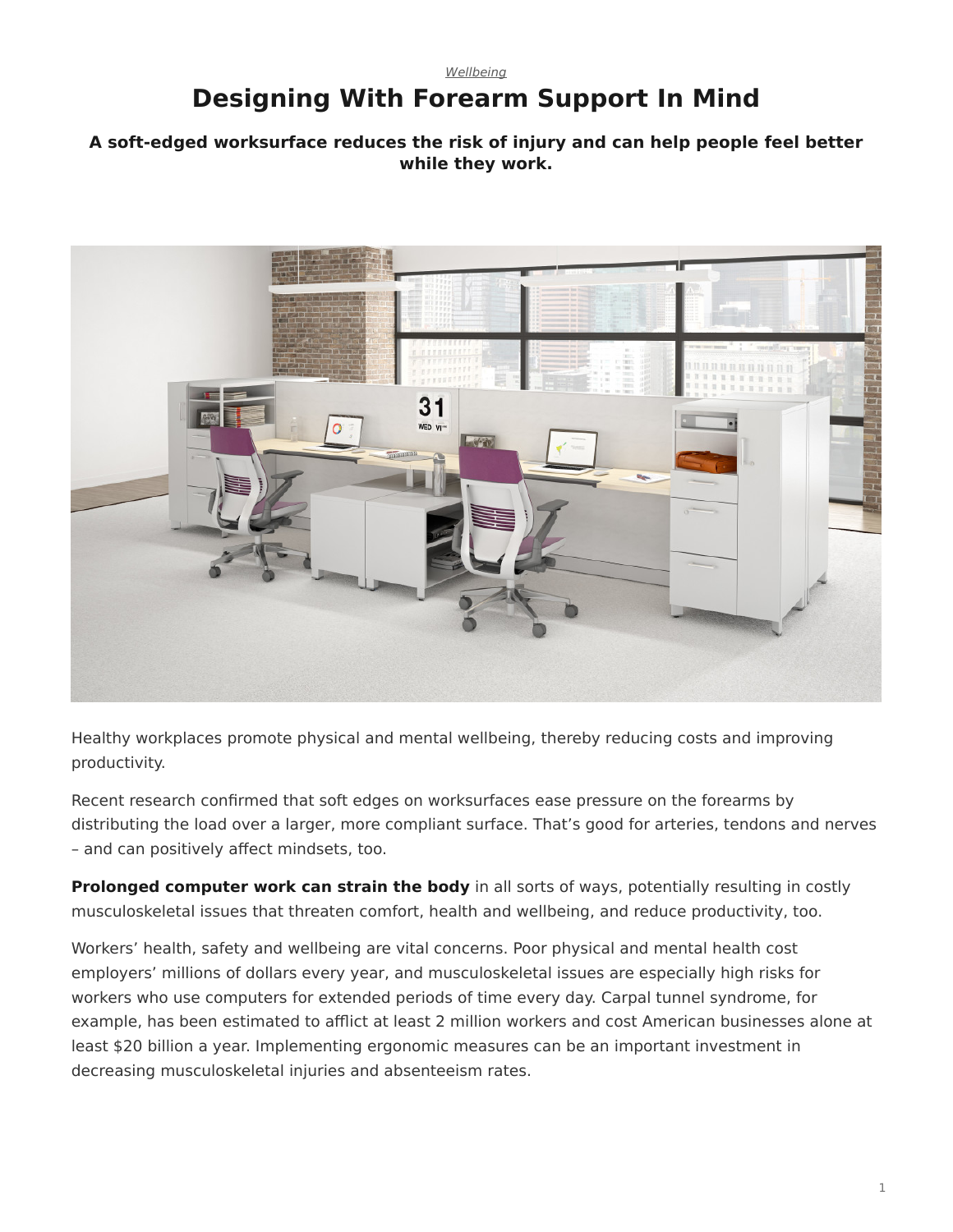The hazards to hands and wrists posed by extensive computer use are fairly well known, but risks are by no means limited to just those parts of the body. Likewise, keyboards and mice aren't the only culprits for computer-related discomfort and injury.

#### **RESEARCH FINDINGS**

Research at a University of Washington lab revealed that a soft edge worksurface

- 1. Significantly reduced unhealthy pressure on forearms
- 2. Significantly reduced feelings of fatigue
- 3. Required no "learning curve" workers immediately adapted with no negative impact on their performance of various computer tasks

Evidence has been mounting that forearm support should not be overlooked, and it needs to extend beyond armrests on [office chairs.](https://www.steelcase.com/products/office-chairs/) In addition to protecting the soft, sensitive tissues in the forearm (muscles, tendons and nerves), adequate forearm support offloads the weight on the neck and shoulders, too. That means fewer aches and pains, and potentially less injury.

Armed with these insights, Steelcase designers decided to tackle the problem of forearm support in a new way. The result was Steelcase's soft edge, a low-profile, easily replaceable urethane worksurface edge that provides a more comfortable option for workers who sit at desks for most of the day.

To quantify the ergonomic impact of worksurface edges, Steelcase commissioned a study at the University of Washington in 2012. Researchers there confirmed that resting forearms on a hard-edged surface creates pressure "hot spots", presenting potential risks for harm. In contrast, with a soft-edged worksurface, contact stresses are distributed over a larger area, reducing concentrated pressure. Testing, using a pad with sensors mounted over the desk surface, showed significantly less contact stress with a soft-edge worksurface, and test participants reported feeling less fatigue in their wrists. Also significant was the finding that workers adapted easily and quickly, without any negative impact on how well they performed on a variety of computer tasks.

Because a soft edge flexes and conforms to the forearm, it may improve circulation and reduce aggravation to the sensitive, soft tissues in the forearm. Ultimately, this can reduce risks for workrelated injuries such as tendonitis and carpal tunnel syndrome.

Especially in today's work environments, employer's are showing concern for worker wellbeing, signaling that they realize the value of work environments that provide supportive, user-friendly experiences. Employees also see comfort as a perk.

Based on insights from research, worker observations and design thinking, the Steelcase Soft Edge Universal Worksurface for Answer, Montage and Kick is a new way to add advanced comfort, appeal and high-performance functionality to any office environment.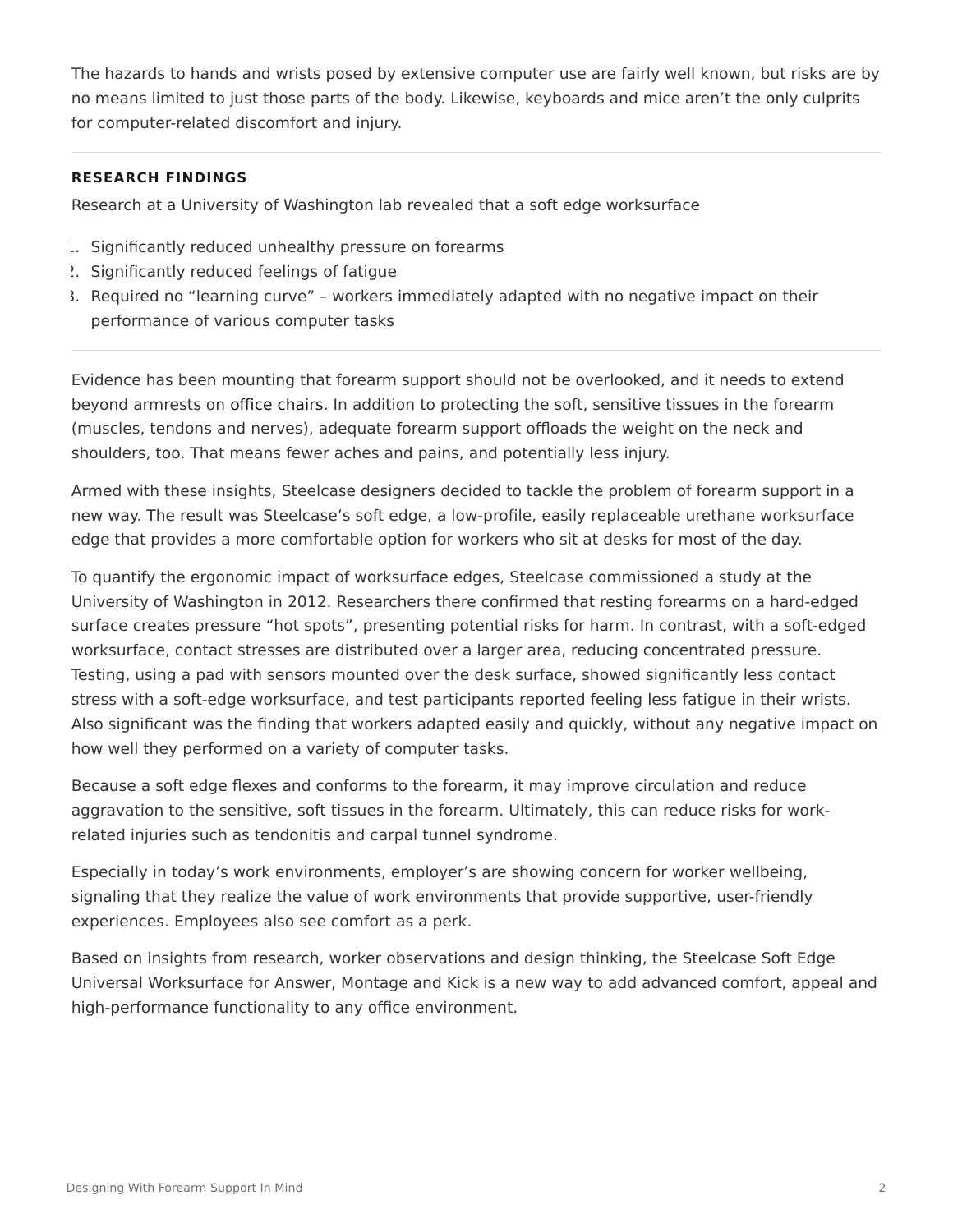# **DESIGNED WITH FOREARMS IN MIND**

Compared to hands and wrists (which have 27 bones), forearms are relatively simple. Each has only two bones, the radius and ulna. Forearms become more complex, however, when all the muscles, tendons and nerves are considered. The many muscles that make up the forearm transform into long tendons at the wrist, connect to the bones in the hands and fingers and provide movement. In addition to the tendons, nerves and arteries are also near the skin's surface at the wrist. This makes forearms especially susceptible to the dangers of prolonged contact pressure, also known as static loading.

Adjustable armrests on chairs can provide a level of forearm support, but many workers opt instead to rest their forearms directly on the worksurface while they're using a keyboard and mouse.

To reduce risks to forearms, ergonomic guidelines for office furniture require worksurfaces to have rounded edges with a minimum radius of 2-3 millimeters. Even with this rounding, the end result is a hard edge. The Steelcase soft edge provides a unique, new option: a soft,

conforming urethane edge that creates an advanced ergonomic interface at the center section of the worksurface, while also maintaining a contemporary, clean-lined aesthetic.

"Our goal was to create an edge that was decidedly soft in its performance, but deliberately crisp in its visuals and geometry," explains Brett Kincaid, who led the Steelcase design team that created the soft edge worksurface.

Another important criterion: soft edge was designed to be easily replaced at the worksite, ensuring sustainable support at the worksurface for its entire life cycle.

**Carpal tunnel syndrome has been estimated to afflict at least 2 million workers and cost American businesses alone at least \$20 billion a year.**

# **PROVING THE VALUE**

To quantify the advantages of the soft edge, Steelcase put it to the test of rigorous scientific evaluation. Because of their prominent credentials in upper body ergonomics, scientists in the Department of Environmental and Occupational Health Sciences at the University of Washington were selected to do the research.

Testing took place at the university's ergonomics lab. A group of randomly selected participants was asked to perform a series of standardized computer tasks, including typing and using a mouse. Each participant performed the same tasks for 30 minutes at two different workstations: one had a worksurface with the Steelcase soft edge and the other was a typical hard-edged worksurface. Both worksurfaces were covered so participants couldn't tell them apart, and they also weren't told there was a difference between the two. Each worksurface and chair was properly adjusted to each person before they performed the tasks.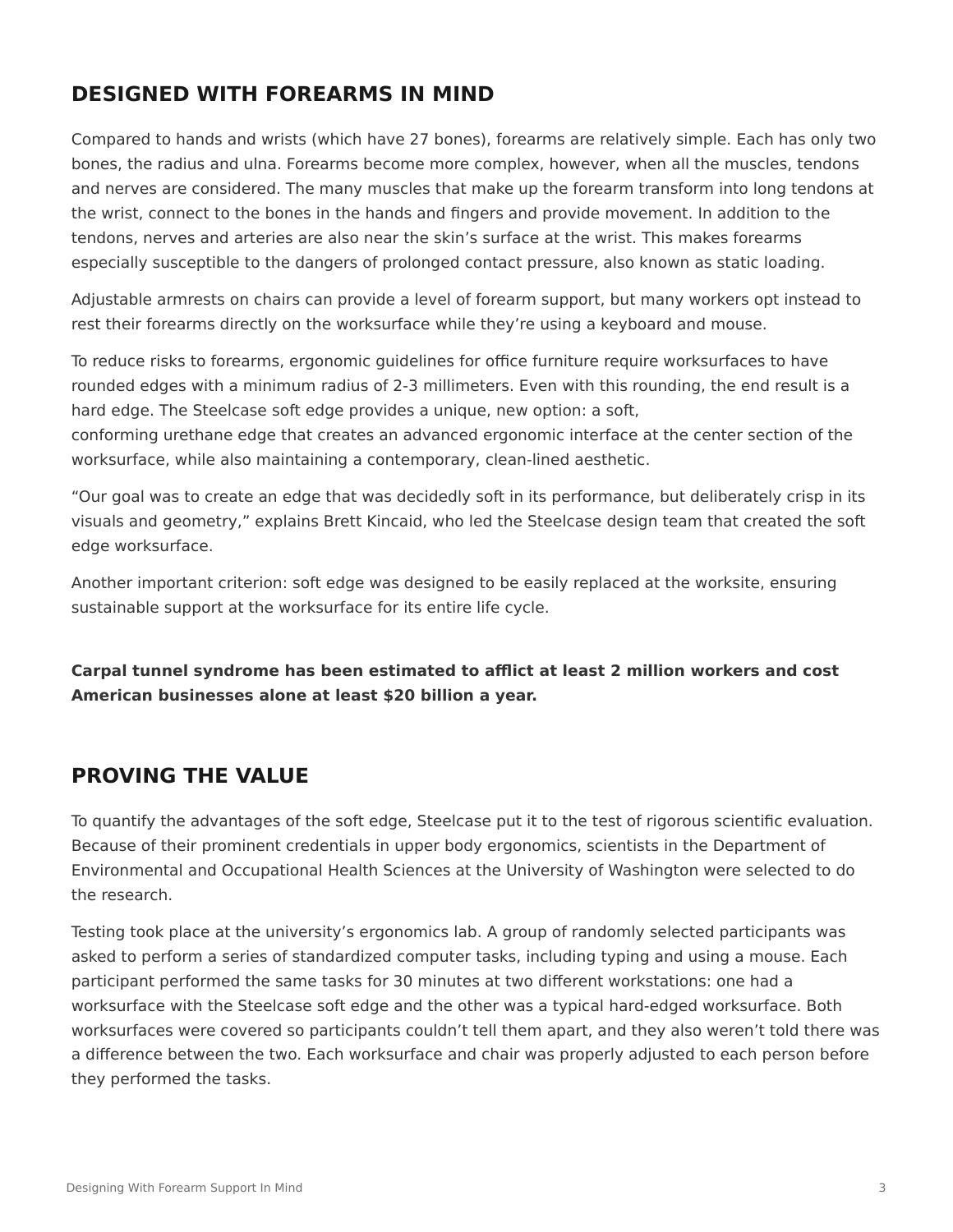The testing included both quantitative and qualitative measures. A pad with sensors placed on top of each worksurface measured contact pressure, and other lab instruments precisely measured forearm and shoulder muscle activity, heart rate, tissue oxygenation and wrist postures. In addition, the researchers measured task performance (speed and accuracy), perceived fatigue and user preference.

The research results showed significantly lower contact stress and reduced feelings of wrist fatigue with the soft edge compared to the hard-edged worksurface, confirming its potential for sustaining comfort over time, which may ultimately reduce longer-term musculoskeletal symptoms.

"We have nerves, arteries and tendons near the surface of our forearms. Reducing contact stress is considered beneficial because too much contact stress can affect circulation and may ultimately affect health," says Peter Johnson, an associate professor in the Environmental and Occupational Health Sciences department at the University of Washington.

Another positive: The testing results also showed no decline in performance with the soft edge worksurface. This was an important outcome since participants had no prior experience and were not familiar with the new worksurface. There were also no appreciable differences in muscle activity and preference measures, suggesting that it's easy to adapt to the soft edge.

**"We have nerves, arteries and tendons near the surface of our forearms. Reducing contact stress is considered beneficial because too much contact stress can affect circulation and may ultimately affect health."**

**PETER JOHNSON** | Environmental and Occupational Health Sciences, University of Washington

# **CHOOSING A HOLISTIC SOLUTION**

Beyond its ergonomic advantages, the Steelcase soft edge worksurface was designed to be smart in other ways, too. As space-per-worker is trending smaller, workers appreciate added-in support and amenities. What's more, because of its unique design, the Steelcase soft edge preserves worksurface space for devices and tools. Its trim profile also minimizes the chances for distracting spills and desktop roll-offs.

Sustainability is another important feature. The Steelcase soft edge is a PVC-free urethane and the material is Cradle to Cradle Certified©. Moreover, because it isn't molded into the worksurface, the soft edge can be easily replaced at the worksite, extending the life cycle of the worksurface significantly.

As with any product designed to address ergonomic issues, it's important to consider the worksurface edge in the larger context of the total work environment, emphasizes Dave Trippany, who heads Steelcase ergonomics and wellbeing research.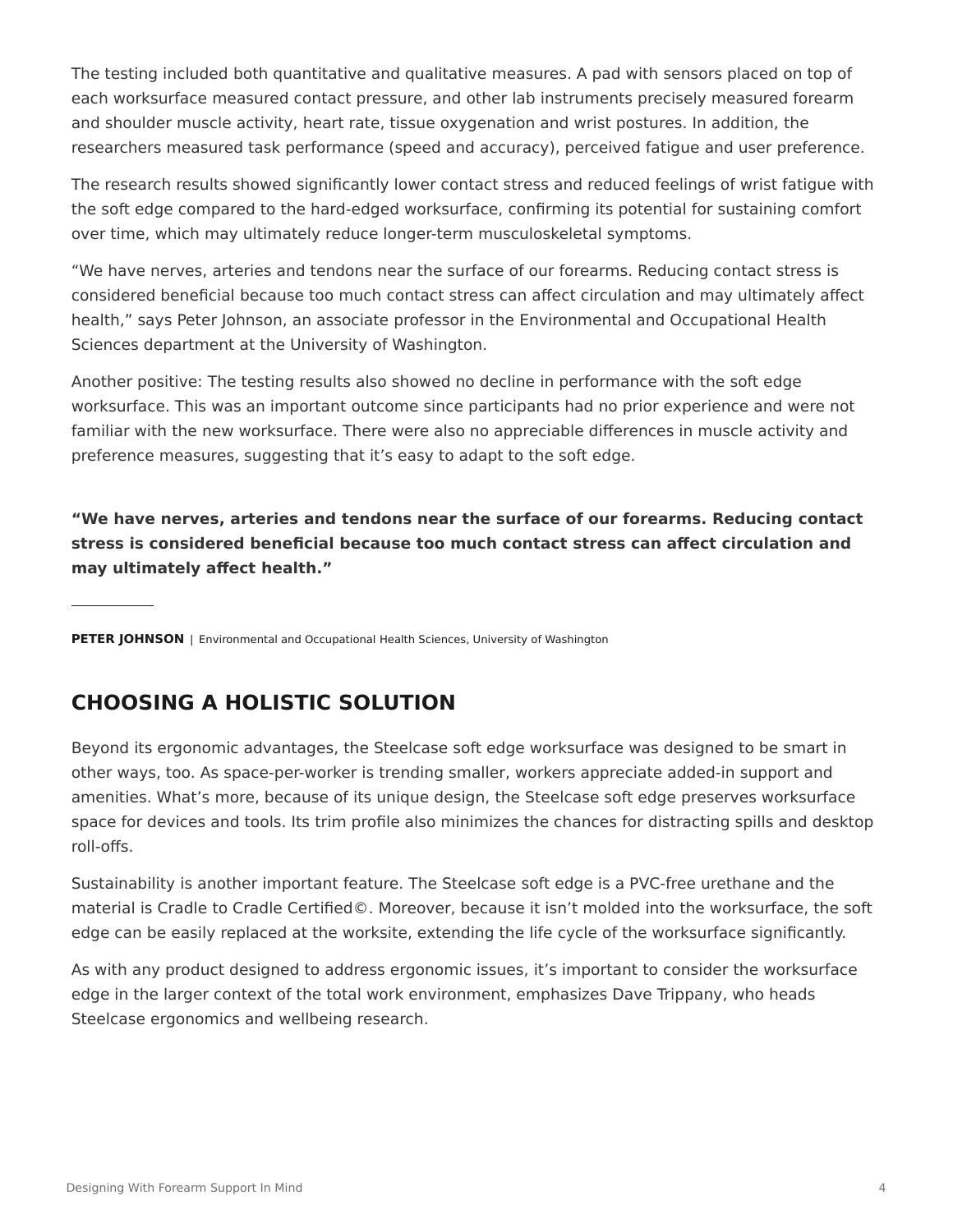"We need to look at everything that goes in a work environment," he says. "The worksurface is one component, but there are a lot of other components that come into play – the chair, the external keyboard, the mouse, the display. How does each item bring ergonomic affordance? How is it meant to improve my experience as an investment in my health and comfort? How can it help me achieve better performance in my job? How does it add value?"

The workplace can be a competitive advantage when it's holistically designed to provide comfort as a key aspect in people's overall health and productivity. Research confirms that a soft worksurface edge can be a small-scale but important investment in maximizing support and minimizing risk.

**"We need to look at everything that goes in a work environment. How is it meant to improve my experience as an investment in my health and comfort? How can it help me achieve better performance in my job? How does it add value?"**

**DAVE TRIPPANY** | who heads Steelcase ergonomics and wellbeing research

# **WORKSURFACE COMPARISON STUDY, FAST FACTS**

- Conducted by researchers in the Department of Environmental and Occupational Health Sciences at the University of Washington
- Two worksurfaces were evaluated: a Steelcase soft edge worksurface and a worksurface with a hard edge
- The worksurfaces were covered so participants couldn't see the differences
- Adult test participants were randomly selected, including men and women of various body types and ages
- Chairs and worksurface height were adjusted for each participant
- Data was collected while participants performed standardized computer keyboarding and mousing tasks for 30 minutes
- Measurements included contact pressure, muscle activity, wrist posture, performance, perceived fatigue and preference
- Test participants had significantly lower contact stress and feelings of wrist fatigue using the soft edge worksurface with no negative impact on their performance of tasks

# **RESEARCHERS**

Peter Johnson, Associate Professor of Environmental and Occupational Health Sciences, University of Washington Jeong Ho "Jay" Kim, Research Scientist, Environmental and Occupational Health Sciences, University of Washington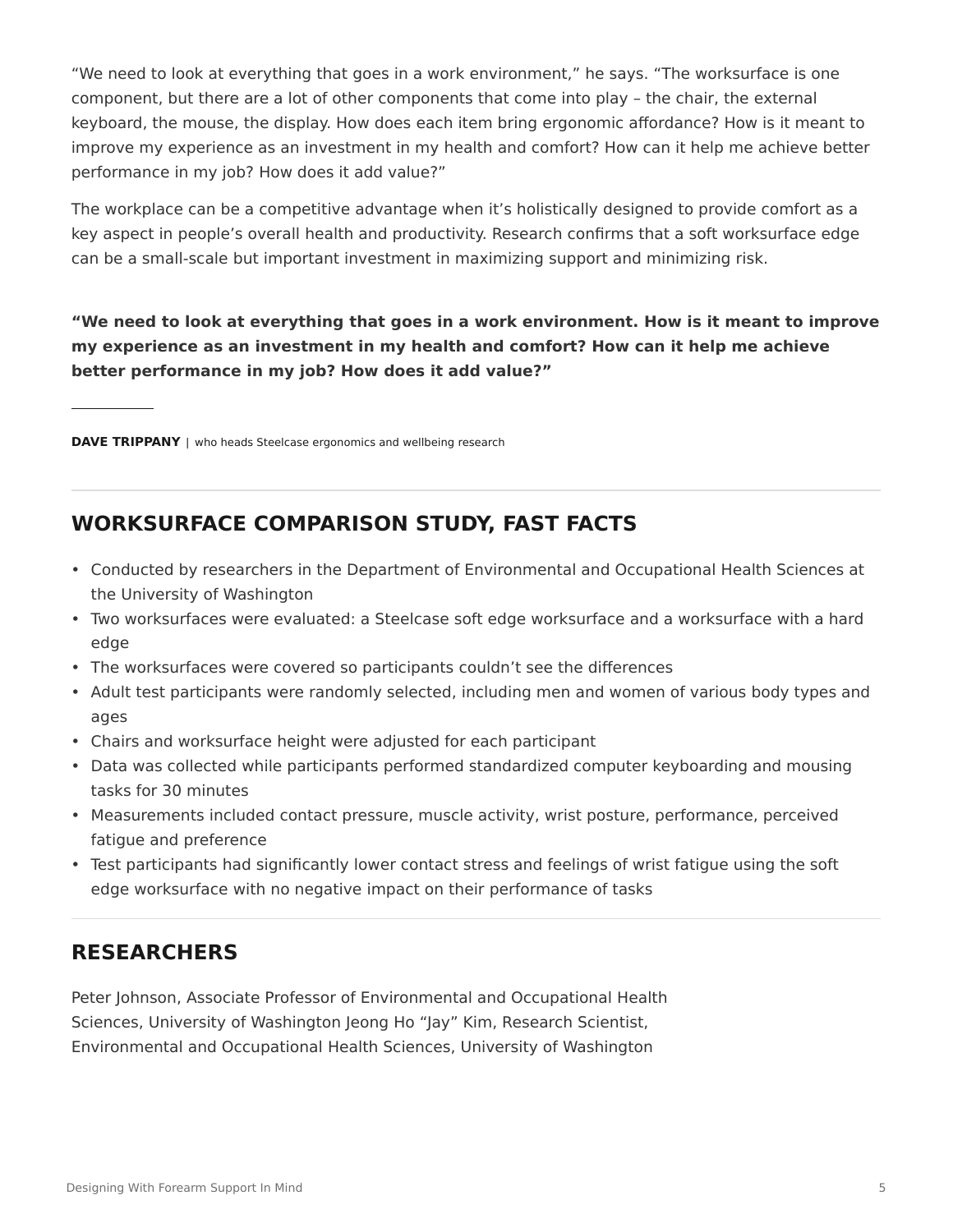# **REFERENCES**

"Keyboards, Desks Can be Hazardous to Your Health," University of Washington School of Public Health News, Sept. 27, 2012.

"The Latest Thinking on Computer-Related Pain," Ingfei Chen, The New York Times, Sept. 19, 2008.

"Personal Health," Jane E. Brody, The New York Times, Feb. 28, 1996.

"The Pathophysiology of Nerve Entrapment Syndromes", Szabo RM, Gelberman RH, J Hand Surg 12A, 880-884, 1987.

"That Hurts! Contact Stress at Work", Workplace Health and Safety, Government of Alberta, Jul. 2004.

"Carpal Tunnel Syndrome: Ergonomic Risk Factors and Intracarpal Canal Pressure", Werner RA, Armstrong TJ, Physical medicine and rehabilitation clinics of North America, 555, 1997.

"Effect of Wrist Posture on Carpal Tunnel Pressure while Typing", Rempel DM, Keir PJ, Bach JM, Journal of Orthopaedic Research, 26(9) 1269-1273, 2008.

*2013*

### **Featured Products**

| +About Steelcase |
|------------------|
| +Customer Care   |
| +Legal Notices   |
| +Connect With Us |
| +Contact Us      |
| <b>Steelcase</b> |